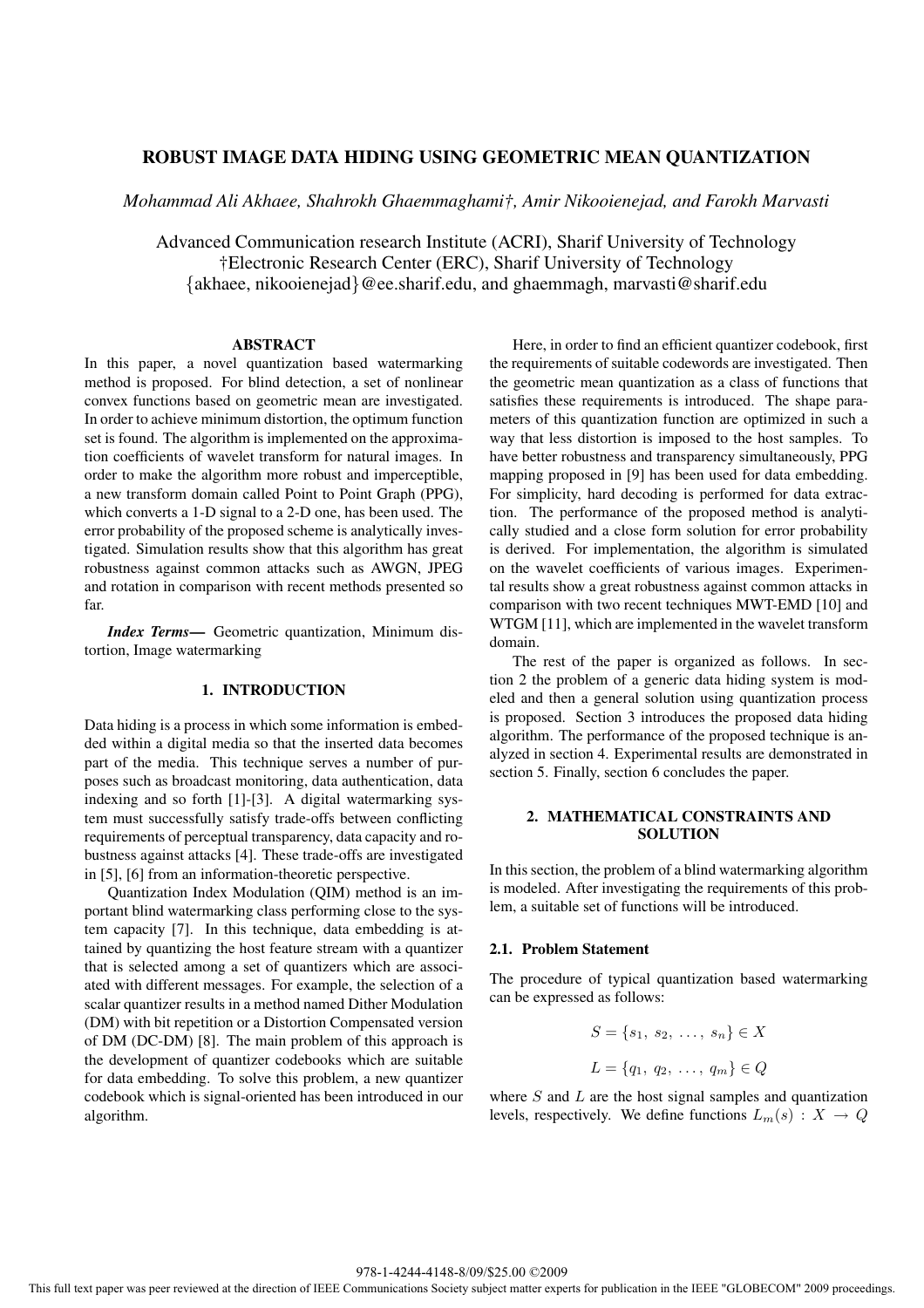to map each sample to the appropriate quantization level according to the embedded bit  $m$ . One conventional example of  $L(s)$  is a function which maps each sample to its nearest level. Another group of functions for this process is  $f_m(s, q)$ :  $Q \times X \to Q$ , which quantizes samples according to the appropriate quantization level and the host sample. These functions are applied to the host signal during watermarking procedure. As an example, the following process is applied to a specific host sample  $s_i$  and the watermarked one  $s'_i$  is obtained,

$$
P_m(s_i) = s_i' = f_m(s_i, L_m(s_i))
$$
 (1)

where  $P_m$  represents the process of embedding bit m. To make the procedure blind, functions  $f_m$  and  $L_m$  should satisfy the following conditions:

- To meet the definition of a blind process, the algorithm should recognize whether process  $P_0$  or  $P_1$  is applied to the host signal  $S$  or not. In fact, finding monotonic processes  $P_0$  and  $P_1$  with different loci and no intersection in their ranges, can be a suitable answer to this problem. Therefore, by counting the number of points in each range, the embedded bit can be extracted.
- In order to have less distortion and good robustness, the distortion imposed to the host signal should be controllable.

Any set of functions that satisfy the above conditions can be used for blind watermarking procedure and the range of these functions can be considered as codewords.

### **2.2. Solution**

# *2.2.1. General Solution*

We introduce a set of functions  $(f, L)$  which satisfy appropriate conditions as follows:

 $L_0(s)$  = The greatest quantization level smaller than s

$$
L_1(s) =
$$
The smallest quantization level greater than s

$$
f_m(s_i, L_m(s_i)) = \sqrt[\alpha+\beta]{s_i^{\alpha} \cdot L_m(s_i)^{\beta}}, \quad m = 0, 1 \quad (2)
$$

Where  $\alpha$ ,  $\beta$  are the shape parameters that should be optimized to result in minimized distortion in the watermarking system. In fact, (2) is a generalized geometric mean between  $s_i$  and  $L_m(s_i)$ .

Since  $\sqrt[k]{x}$  is a monotonically increasing function, it can be easily shown that:

$$
L_0(s) \leq f_0(s, L_0(s)) \leq \alpha + \sqrt{\beta} L_1(s) \alpha \cdot L_0(s)^{\beta}
$$

$$
\alpha + \sqrt{\beta} L_0(s) \alpha \cdot L_1(s)^{\beta} \leq f_1(s, L_1(s)) \leq L_1(s)
$$



**Fig. 1**. The amount of distortion  $|s'-s|$  for different values of  $\alpha$  and  $\beta$ 

Therefore, the range of the process  $P_0$  is

$$
\left[L_0(s), \sqrt[\alpha+\beta]{L_1(s)^{\alpha} \cdot L_0(s)^{\beta}}\right]
$$

and the range of the process  $P_1$  is

$$
\left[ \sqrt[\alpha+\beta]{L_0(s)^{\alpha} \cdot L_1(s)^{\beta}}, L_1(s) \right]
$$

In order to have blind detection, these ranges should be disjoint. Consequently,

$$
\sqrt{\mu_1(s)^{\alpha} \cdot L_0(s)^{\beta}} \leq \sqrt{\mu_1(s)^{\alpha} \cdot L_1(s)^{\beta}}
$$

As long as  $\beta + \alpha \geq 0$ , the above equation results in

$$
L_0(s)^{\beta-\alpha} \leqslant L_1(s)^{\beta-\alpha}
$$

As discussed in (2), we have  $L_0(s) \le L_1(s)$ . Thus

 $\beta \geqslant \alpha$  (3)

#### *2.2.2. Parameter Optimization*

Here, the goal is to find the exact value of  $\alpha$  and  $\beta$  which minimizes distortion in the data embedding procedure. Since we cannot solve this problem mathematically, we gain from numerical analysis. To this aim, we plot the expected value of the difference between  $s' = f_1(s, L_1(s))$  and a Gaussian variable s with a fixed  $L_1(s)$  for different values of  $\alpha$  and  $\beta$ . This same process is performed for  $f_0(s, L_0(s))$ . As discussed earlier, this figure is valid for values where  $\beta$  is greater than  $\alpha$ . In Fig. 1, light colors show more distortion, while dark colors show less distortion. It is obvious that distortions are equal along the line  $\alpha = \beta$ . As demonstrated in this figure, the optimum value for  $\alpha$ ,  $\beta$  is 1. Thus, the final solution for the problem is

$$
f_m(s_i, L_m(s_i)) = \sqrt{s_i \cdot L_m(s_i)}, \ \ m = 0, 1 \tag{4}
$$

# **3. PROPOSED METHOD**

#### **3.1. Data Embedding**

In this section, according to the aforementioned solution, a method for data hiding is presented. We define the region for

#### 978-1-4244-4148-8/09/\$25.00 ©2009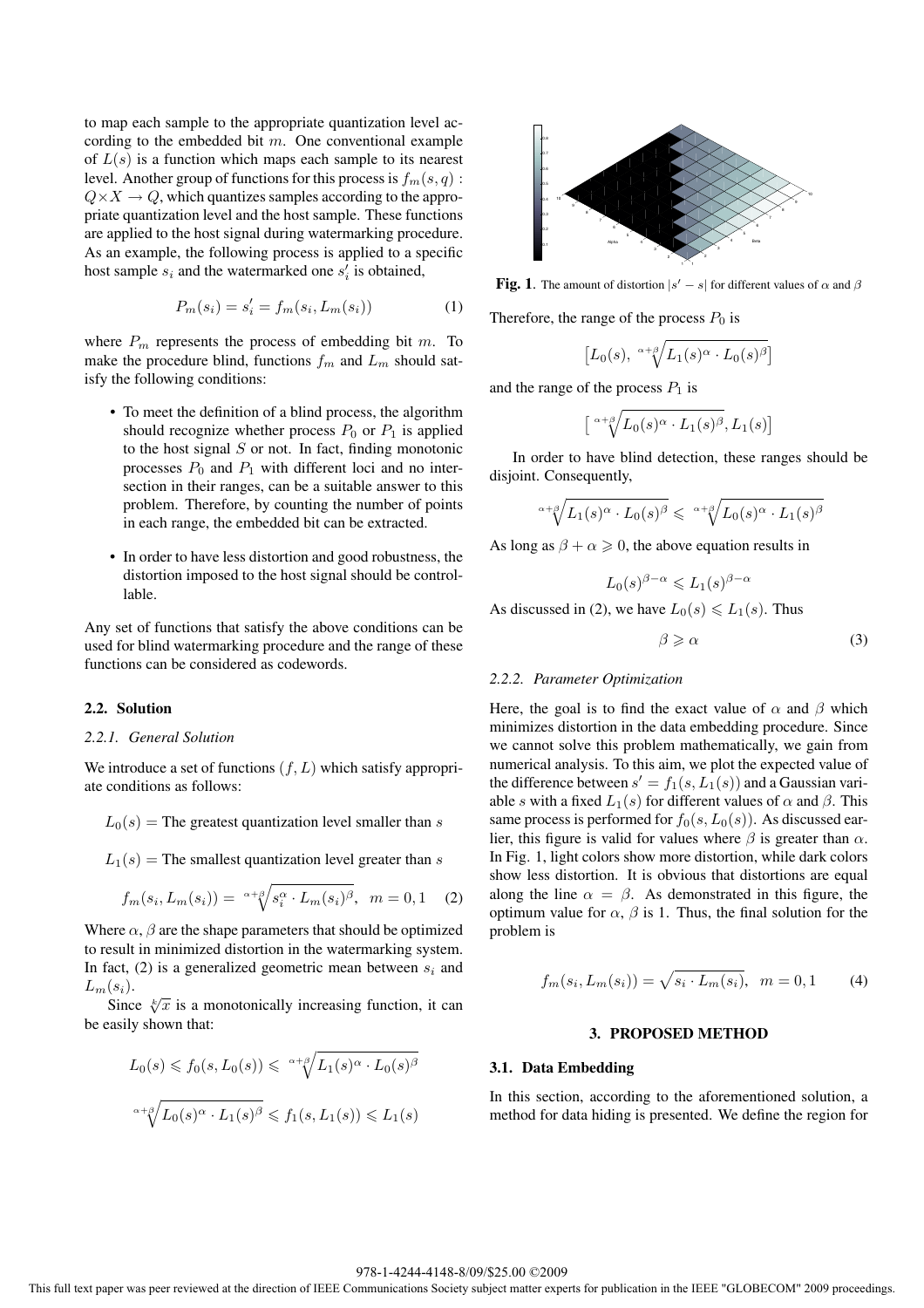

**Fig. 2**. The representation of samples before and after data embedding the  $bit<sup>7</sup>1$ 

'zero' and 'one' bits between two consecutive quantization levels.

Suppose  $q_{i-1}$ ,  $q_i$  as two successive quantization level. The range of the process  $P_0$  defined in the previous section, specifies the 'zero' area and the range of the process  $P_1$  specifies the 'one' area between these two quantization levels. The main idea for making the process more robust against attacks, is changing these two areas for the next two quantization levels  $q_i$  and  $q_{i+1}$ , periodically. Therefore, the two regions before and after  $q_i$  is belong to the bit '1'. Consequently the same applies to the bit '0' in the quantization level  $q_{i+1}$ , and so on. It is noteworthy that these levels are concentric circular levels in 2-D PPG mapping and the codewords of bits '0' and '1' are concentric rings. The following steps explain the overall procedure of the data embedding:

- The host image is segmented into blocks and blocks with higher variance are selected.
- wavelet transform and 2-D PPG mapping are applied to the samples of the selected blocks.
- Quantization process takes place by applying the function  $f_m(s_i, L_m(s_i))$  to all samples between two consecutive quantization levels according to bit  $m$ , with  $L_0(s)$  and  $L_1(s)$ . In fact, this process moves each sample into the desired 'zero' or 'one' rings. This procedure can be explained briefly as follows:

$$
\begin{cases}\ns' = \sqrt{s \cdot q_i} \quad i = \text{even} \\
s' = \sqrt{s \cdot q_{i+1}} \quad i = \text{odd}\n\end{cases}
$$
to embed bit '1'

$$
\begin{cases}\n s' = \sqrt{s \cdot q_i} \quad i = \text{odd} \\
 s' = \sqrt{s \cdot q_{i+1}} \quad i = \text{even}\n\end{cases}
$$
\nto embed bit '0' (5)

and the separation line between 'zero' and 'one' rings is

$$
B = \sqrt{q_i \cdot q_{i+1}} \tag{6}
$$

• After applying geometric mean quantization, the inverse PPG and wavelet transform are applied to the manipulated samples and the stego image is reconstructed.

Figure (2) shows the original and watermarked samples after embedding the bit '1'.

#### **3.2. Data Extraction**

For data extraction, the watermarked image is segmented into blocks and selected blocks are chosen. The embedded bit is extracted by applying hard decoding. To this aim, the number of points in all 'one' and 'zero' regions is counted. Then, by comparing these two numbers the hidden bit is decoded. In other words, if the number of samples in 'zero' regions is more than the 'one' regions, the bit '0' will be detected and vice versa.

#### **4. PERFORMANCE ANALYSIS**

For performance evaluation, we assume samples to have i.i.d Gaussian distribution  $N(0, 1)$  which are contaminated by an additive white Gaussian noise  $N(0, \sigma_n^2)$ . This statistical model may be valid for low frequency components of natural signals after appropriate decimation [12]. If no quantization process is applied to the samples, since the mean of the samples is zero the distribution of noisy samples would be Rayleigh as:

$$
f_R(r) = \frac{r}{\sigma^2} e^{\frac{-r^2}{2\sigma^2}} \quad r > 0 \tag{7}
$$

where  $\sigma^2 = \sigma_x^2 + \sigma_n^2$ . After data embedding, the mean value of the point is no longer zero, therefore the distribution is not Rayleigh any more. As in (5), the new mean value for each sample component between levels  $q_i$ ,  $q_{i+1}$  in 2-D plain depends on the embedded bit as well as i. Let these values be  $\gamma_x$ and  $\gamma_y$  for each component, respectively. If  $\gamma_i = \sqrt{\gamma_{ix}^2 + \gamma_{iy}^2}$ , the distribution of samples between these two levels is Rician as:

$$
f_R(r|q_i) = \frac{r}{\sigma^2} e^{\frac{-(r^2 + \gamma_i^2)}{2\sigma_n^2}} I_0(\frac{r\gamma_i}{\sigma}) \quad r > 0 \tag{8}
$$

Thus, from  $(7)$ ,  $(8)$ , the probability of being a typical sample in '0' region after quantization process would be,

$$
P_Z = \int_{q_1}^{q_1 + \delta_1} \frac{r}{\sigma^2} e^{-\frac{(r^2 + \gamma_i^2)}{2\sigma_n^2}} I_0(\frac{r\gamma_i}{\sigma}) dr + \sum_{i=3, odd}^{M} \int_{q_i - \gamma_{i-1}}^{q_i + \delta_i} \frac{r}{\sigma^2} e^{-\frac{(r^2 + \gamma_i^2)}{2\sigma_n^2}} I_0(\frac{r\gamma_i}{\sigma}) dr \tag{9}
$$

where  $\delta_i$  is the distance between level  $q_i$  and the separation line between two areas discussed in (6).  $\gamma_i$  is the distance from this line to level  $q_{i+1}$ . In the same way, the probability of laying a sample in '1' region is,

$$
P_U = \sum_{i=2,even}^{M} \int_{q_i - \gamma_{i-1}}^{q_i + delta_i} \frac{r}{\sigma^2} e^{\frac{-(r^2 + \gamma_i^2)}{2\sigma_n^2}} I_0(\frac{r\gamma_i}{\sigma}) dr \tag{10}
$$

where  $M$  is the number of quantization levels. Since samples after the last quantization level are not quantized, depending on the value of M, whether even or odd, for (9) or (10),  $\delta_i$  is not included in upper bound of the integral. As a result, the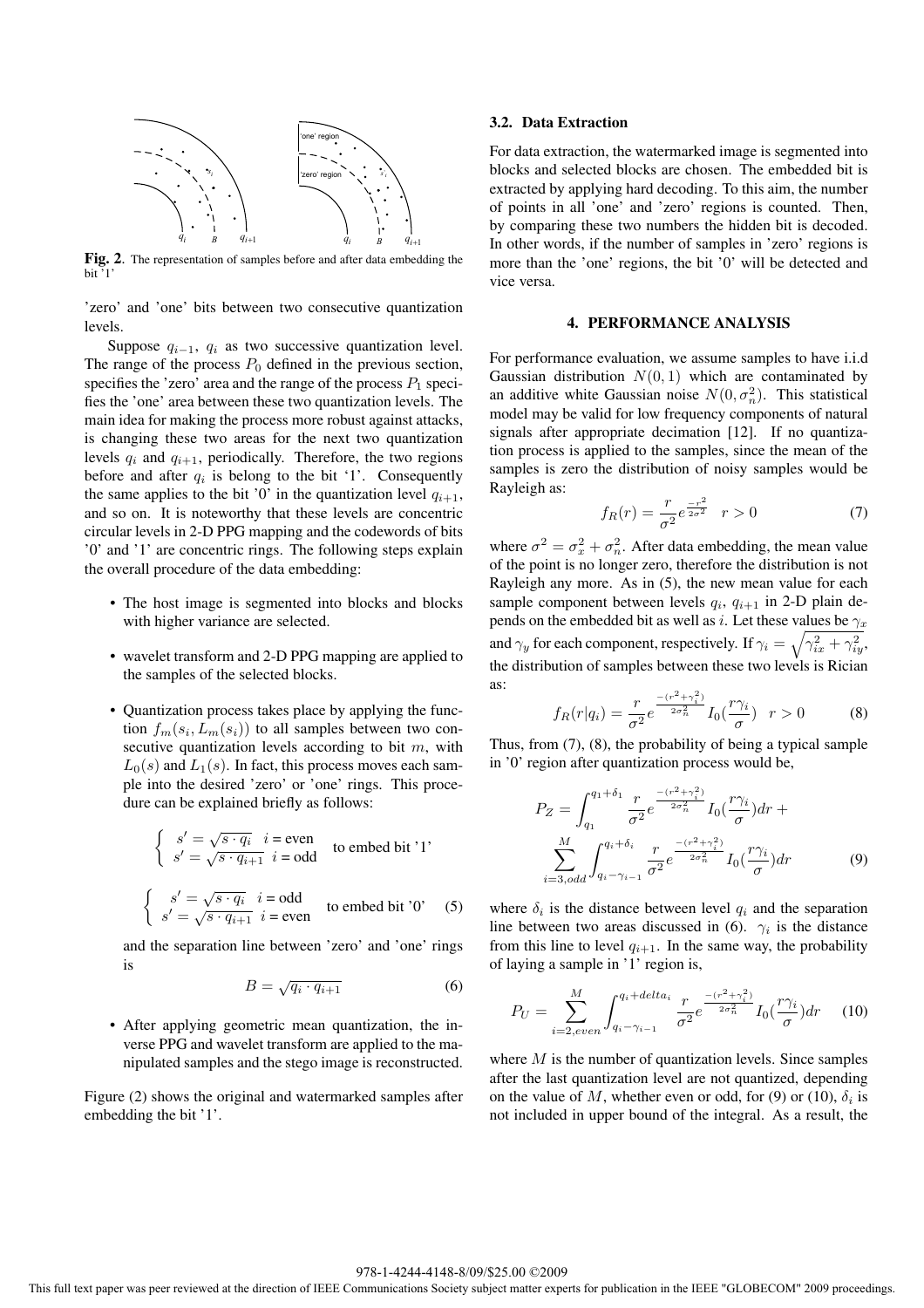probability of other samples that are not included in the data hiding process would be,

$$
P_{others} = 1 - P_Z - P_U \tag{11}
$$

Error occurs when the bit '0' is embedded while the number of points in the '0' region is less than the '1' region and vice versa. Therefore, the probability of error in two cases of embedding bits '1' or '0' is as follows,

$$
P_{e|0} = \sum_{i_{others}}^{N} {n \choose i_{others}, i_1, i_0} \cdot (P_{others})^{i_{others}} \cdot (P_Z)^{i_0} \cdot (P_U)^{i_1}
$$

$$
\begin{cases} i_{others} + i_0 + i_1 = N \\ i_1 > i_0 \end{cases}
$$
 For embedding bit '0' (12)

$$
P_{e|1} = \sum_{i_{others}}^{N} {n \choose i_{others}, i_1, i_0} \cdot (P_{others})^{i_{others}} \cdot (P_Z)^{i_0} \cdot (P_U)^{i_1}
$$
  

$$
\begin{cases} i_{others} + i_0 + i_1 = N \\ i_1 < i_0 \end{cases}
$$
 For embedding bit '1' (13)

Because of the symmetry, the total probability of error in this algorithm is,

$$
P_e = \frac{1}{2}(P_{e|0} + P_{e|1})
$$
\n(14)

#### **5. SIMULATION RESULTS**

Throughout our experiments, we use the Daubechies length-8 Symlet filters with two levels of decomposition to compute the 2-D DWT. The 2-D PPG mapping with the index parameter  $k = 4$  has been applied to the second level approximation coefficients of each block. The results are obtained by averaging over 100 runs with 100 different pseudo-random binary sequences as the watermarking signal. In our implementation, the host image is segmented into small blocks of  $16 \times 16$  and high variance blocks are chosen for bit embedding. Thus, in the decoding process the indices of these blocks are needed. However, there is an interesting approach proposed in [13] in which selected block indices are estimated using error correction codes. By combining this scheme with the proposed method, the blindness of the proposed scheme is guaranteed.

For our simulations, we use three natural images (*Lena, Baboon, and Peppers*) of size  $512 \times 512$ . These images are chosen for their different features. The original test images and their watermarked version using proposed method with 512 bits message length are shown in Fig. 3. The Peak Signal to Noise Ratio (PSNR) of the watermarked images are 39.12dB, 38.88dB, 39.29dB respectively. As shown in Fig. 3 the invisibility of the watermark is completely satisfied.

Fig. 4 shows the performance of the algorithm against AWGN attack. As demonstrated, great robustness is achieved even in highly noisy environment  $\sigma_n = 20$ . Fig. 5 emphasize



**Fig. 3**. (a) Watermarked and (b) Original test images: *Baboon*, *Lena* and *Peppers*.



**Fig. 4**. Robustness of our method against AWGN attack. BER(%) versus Noise variance  $(\sigma_n^2)$ 



**Fig. 5**. Robustness of our method against JPEG compression attack.  $BER(\%)$  versus Image Quality  $(\%)$ 

that this method has also a great performance against JPEG compression attack. The main reason that the algorithm is highly robust against noise and JPEG compression attack is that the embedding process is performed with minimal distortion on the approximation coefficients of image blocks.

In the table 1, robustness of the proposed algorithm against Median filtering and Rotation attacks has been depicted. This table shows that the method has outstanding resistance against these two attacks specially rotation.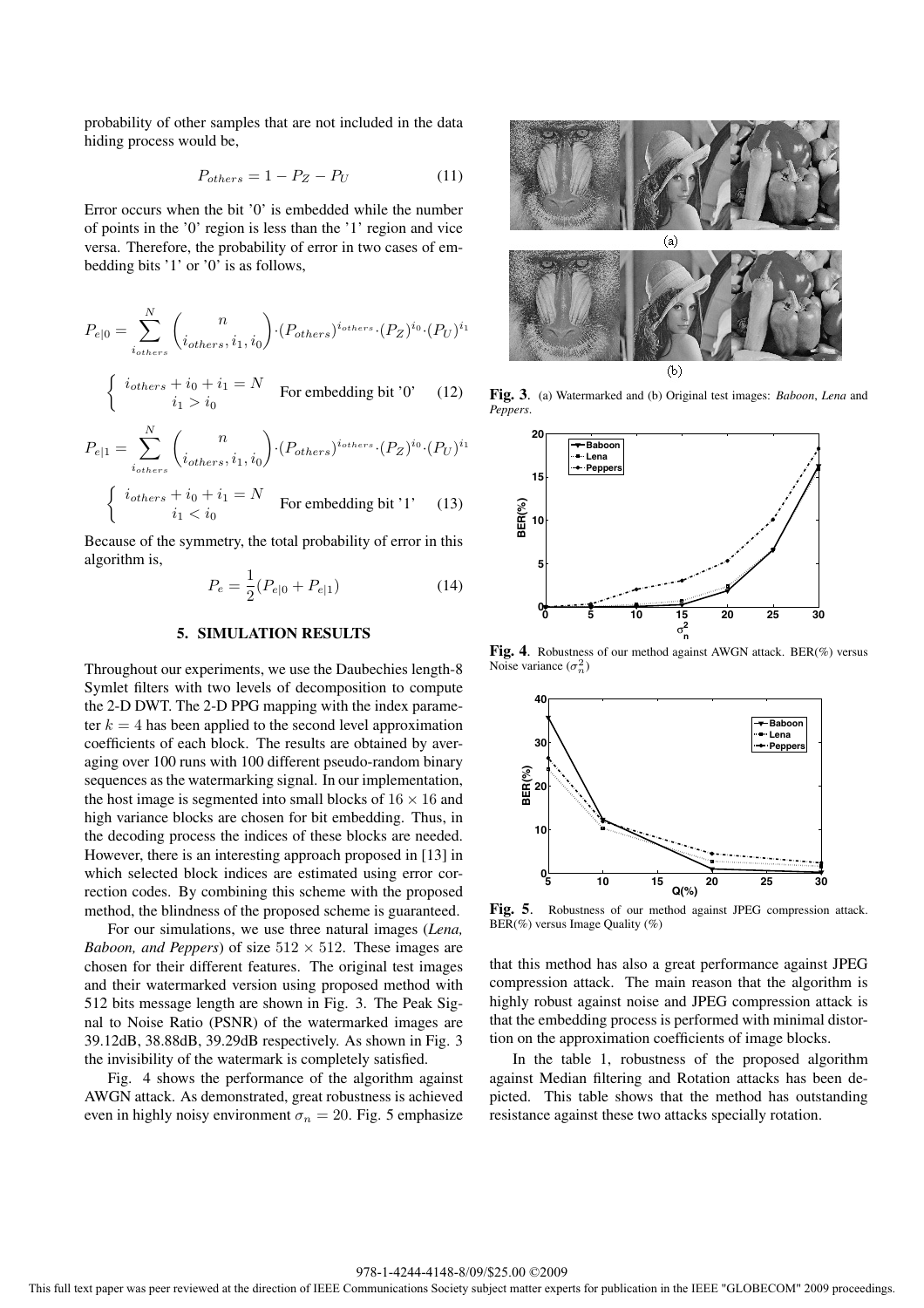**Table 1**. Robustness of Proposed Algorithm Against Median Filtering and Rotation Attack. BER(%)

| Image   | Rotation Angle (Degree) |      |      | Median Filtering |              |  |
|---------|-------------------------|------|------|------------------|--------------|--|
|         |                         |      |      | $3 \times 3$     | $5 \times 5$ |  |
| Lena    | 03                      | 15   | 1.9  | 4.9              | 15.2         |  |
| Peppers | 0.7                     | 19   | 2.8  | 5.4              | 15.6         |  |
| Peppers | 0.1                     | 2.24 | 3.43 | 16.8             | 36.7         |  |

**Table 2**. Comparison Between Our Watermarking Method and MWT-EMD Method [10]. Under JPEG Compression and Median Filtering Attack. BER(%) (Message Length=64 Bits; PSNR=42 DB)

| Method       | Image         | <b>JPEG Quality Factor</b> |     |     | Median Filtering |  |
|--------------|---------------|----------------------------|-----|-----|------------------|--|
|              |               |                            | 10  | 20  | $3 \times 3$     |  |
| MWT-EMD [10] | <b>Baboon</b> | 4.6                        | 0.0 | 0.0 | 12.5             |  |
| Proposed     | <b>Baboon</b> | 4.1                        | 0.0 | 0.0 | 75               |  |
| MWT-EMD [10] | Peppers       | 6.2                        | 0.0 | 0.0 | 7.8              |  |
| Proposed     | Peppers       | 4.0                        | 1.0 | 0.0 | 4.2              |  |

To be robust against rotation attack a synchronization technique should be performed which is rather time consuming. Here, we propose a synchronization technique to estimate the rotation angle, rotate back the image, and then decode the watermark code. To find the exact rotation angle, we divide our range of acceptable rotation angles in [−5◦, 5◦] to 20 small segments to find the rotation angle with the accuracy of 0.5◦. By counting the number of points in '0' and '1' regions of each block, we evaluate the ratio of this two numbers for all blocks. An angle which maximizes this ratio for most of the blocks is considered as rotation degree. After recognizing this angle, we rotate the watermarked image by the inverse angle and the image would be ready for data extraction process.

### **5.1. Comparison With Other Techniques**

We have compared our watermarking algorithm with its nearest competitors, namely the algorithms in [10] and [11], which are blind and non-blind techniques, respectively. The methods in [10] and [11] were chosen since both methods were implemented in the wavelet transform domain. To be fair, the bit rate and the power of watermark of the propopsed technique are set with those reported in their papers. According to Table 2, we see that the proposed scheme outperforms MWT-EMD except in JPEG with quality factor 10. Since the image Pepper is rather smooth the performance of the proposed method a little decreases. In Table 3, it is shown that our method is highly robust against rotation attack while the MWT-EMD completely fails in this case. However, in the noisy environment the BERs of both methods are nearly similar. From Table 4, the magnificence of our algorithm compared with this recent technique is obvious.

**Table 3**. Comparison Between Our Watermarking Method and MWT-EMD Method [10]. Under Noise and Rotation Attack. BER(%) (Message Length=64 Bits; PSNR=42 DB)

| Method       | Image         | Noisy Image PSNR |     |      | Rotation Angle (Degree) |  |
|--------------|---------------|------------------|-----|------|-------------------------|--|
|              |               |                  |     |      |                         |  |
| MWT-EMD [10] | Baboon        | 1.0              | o   | 53.1 | 43.7                    |  |
| Proposed     | <b>Baboon</b> | 1.1              | 4.7 | 0.0  | 0.6                     |  |
| MWT-EMD [10] | Peppers       | 1.1              | 5.9 | 62.5 | 48.44                   |  |
| Proposed     | Peppers       | 2.4              | 5.2 | 0.0  | 0.0                     |  |

**Table 4**. Comparison Between Our Watermarking Method and Tsai's WTGM Method [11]. Under Some Common Attacks. BER(%) (Message Length=512 Bits; PSNR=39 DB)

| U         |          |            |             |              |             |
|-----------|----------|------------|-------------|--------------|-------------|
| Method    | Image    |            | <b>JPEG</b> | Median       | Rot         |
|           |          | $Q = 30\%$ | $Q = 50\%$  | $4 \times 4$ | $1^{\circ}$ |
| WTGM [11] | Goldhill | 8.4        | 3.1         | 22.0         | 10.9        |
| Proposed  | Goldhill | 1.1        | 0.2         | 14.1         | 0.0         |
| WTGM [11] | Peppers  | 2.4        | 0.2         | 17.6         | 6.2         |
| Proposed  | Peppers  | 1.6        | 13          | 10.7         | 0.5         |
|           |          |            |             |              |             |

### **6. CONCLUSION**

Here, the requirements of the blind quantization based watermarking scheme is analytically investigated. By modeling the constrains of this problem, geometric mean quantization is introduced as a class of solution functions. The shape parameters of this quantization based method is optimized to yield the minimum distortion to the host signal. Consequently, the proposed method works near the capacity rate. The PPG and Wavelet transform are used to increase the robustness and invisibility simultaneously. Experimental results show great robustness of the proposed algorithm against common attacks in comparison with recent schemes. As a future work, the soft decoding will be implemented for data extraction.

### **7. REFERENCES**

- [1] J. Seitz, *Digital watermarking for digital media*, Information Science Publishing, 2005.
- [2] C.S. Lu, *Multimedia security: Stenography and digital watermarking techniques for protection of intellectual property*, Idea Group Publishing, 2004.
- [3] G.C. Langelaar, I. Setyawan, and R.L. Lagendijk, "Watermarking digital image and video data: A state-of-the-art overview", *IEEE Trans. Signal Process. Magazine*, vol. 17, no. 5, pp. 20–46, 2000.
- [4] S. Katzenbeisser and F.A.P. Petitcolas, *Information hiding techniques for steganography and digital watermarking*, Artech House, Boston, 2000.
- [5] P. Moulin and J.A. O'Sullivan, "Information-Theoretic Analysis of Information Hiding," *IEEE Trans. Inf. Theory*, vol. 49, no. 3, pp. 563–593, 2003.

978-1-4244-4148-8/09/\$25.00 ©2009